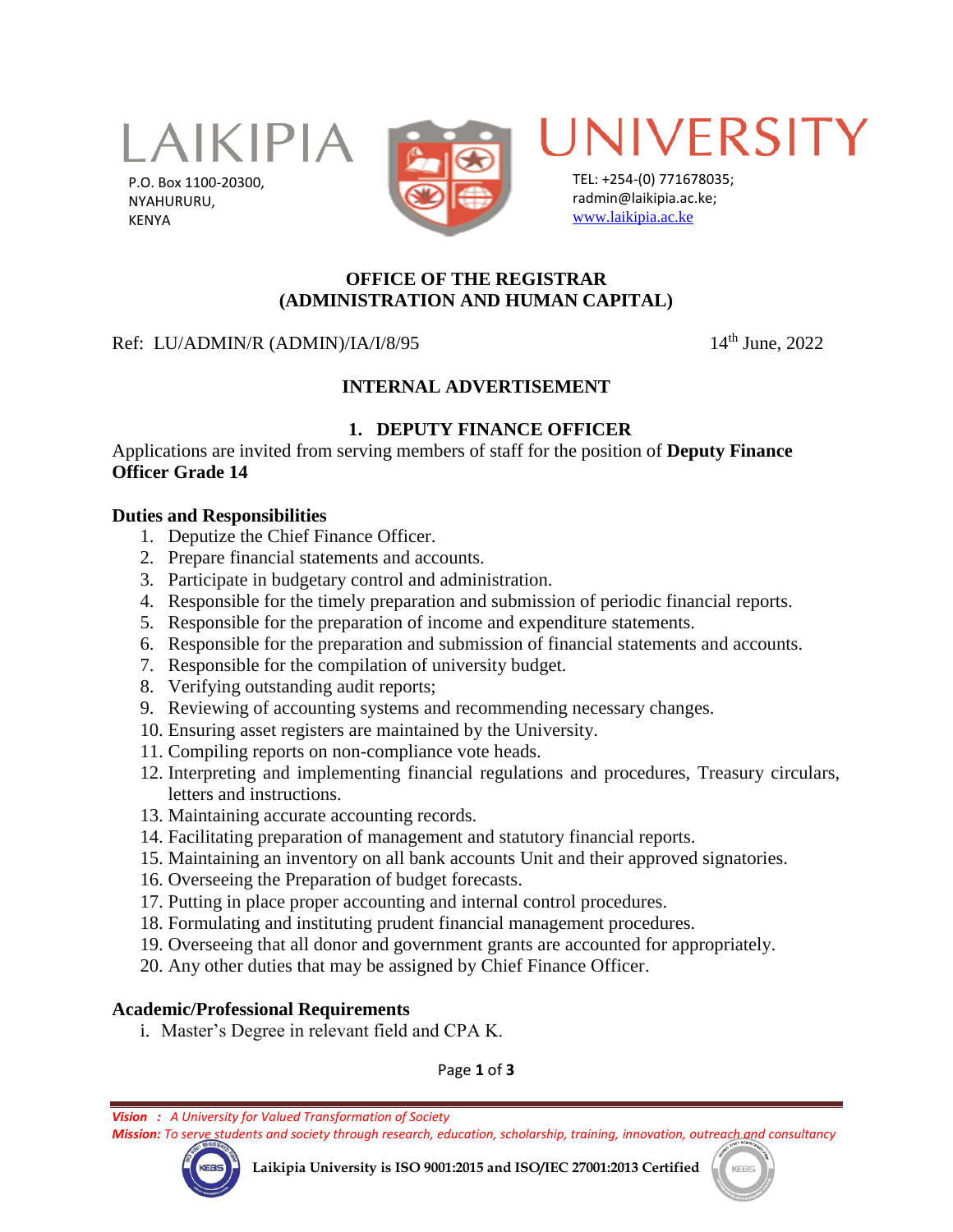- ii. Bachelor's Degree in relevant field
- iii.Member of Institute of Certified Public Accountants of Kenya;
- iv.Computer Literacy
- v. Exemplary work performance.
- vi.Demonstrate outstanding qualities of leadership, coordination and organization at senior management level.

### **Experience**

Three (3) years' experience as a Senior Accountant grade 13.

# **2. DRIVER**

Applications are invited from serving members who wish to be re-designated to the **Position of Driver.**

### **Duties and Responsibilities**

- 1. Responsible for driving University vehicles.
- 2. Adhere closely to the High Way code.
- 3. Be courteous and professional in dealing with passengers.
- 4. Ensure all trips are properly authorized.
- 5. Provide advice and coach other drivers.
- 6. Observe daily preventive maintenance of vehicles.
- 7. Any other duties that may be assigned by immediate supervisor.

### **Academic/Professional Requirements**

- i. KCSE Certificate
- ii. Driving License Class B, C and E with PSV endorsement
- iii. Passed Occupational Trade Test I for Drivers
- iv. Craft Certificate
- v. Exemplary work performance
- vi. Basic Mechanical experience or training will be added advantage

### **Experience**

Three (3) years' experience

### **Mode of Application:**

Successful candidates will be required to satisfy the requirement of chapter 6 of the constitution of Kenya 2010 and must attach the following;

- Certificate of good conduct from the Directorate of Criminal Investigation.
- Tax compliance certificate from KRA
- Clearance certificate from Higher Education Loans Board.
- Clearance certificate from CRB
- Self-declaration clearance certificate from Ethics and Anti-Corruption Commission

Page **2** of **3**

*Vision : A University for Valued Transformation of Society*

*Mission: To serve students and society through research, education, scholarship, training, innovation, outreach and consultancy*